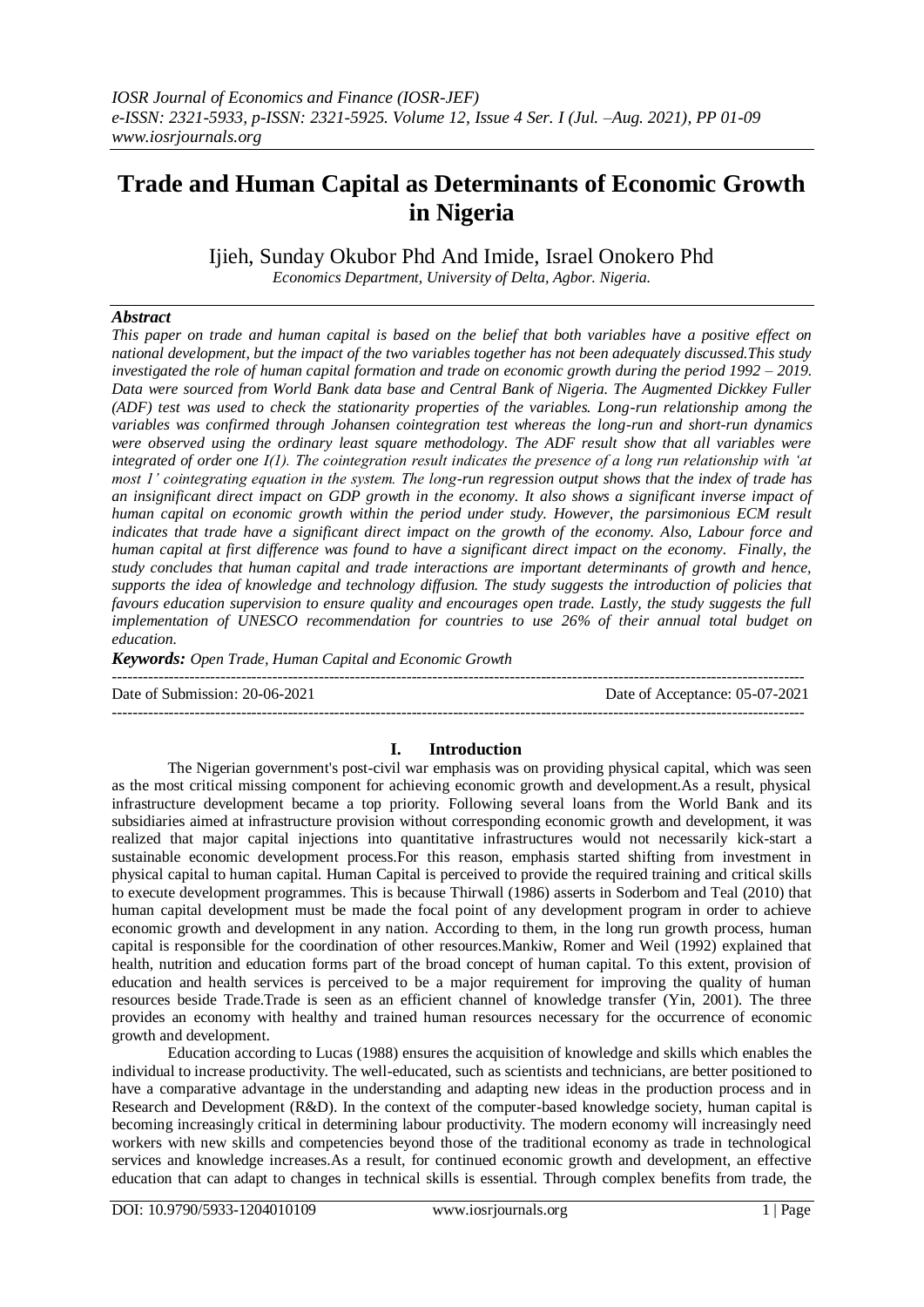amount of education combined with the volume of trade influences labour productivity. Trading countries are exposed to the goods of their trading partners and therefore gain knowledge of them. In other words, they learn the corresponding production processes which might help them to increase their own productivity. Competition is stimulated by an open market's orientation. According to the 2018 World Trade Report, economies that are more open to trade develop faster. This is because trade encourages investment and creativity, as well as foreign technical spillovers, which can lead to institutional structural reforms.

## **1.2. Statement of the problem**

In the past economic planning was primarily focused on accumulation of physical capital for rapid growth without due attention to the role of human capital and trade in the development process(Ogunade, (2017). Having realised that a substantial part of economic growth of the advanced countries is related to a stream of technical innovations borne of human capital, the developing countries are hence striving to achieve growth through improvement in health, education and trade. So far, the literature examined have not found a correlation between human capital and economic development.The main objective of this study is to examine the impact of international trade and human capital on the growth of the Nigerian economy. The specific objectives are to examine: the impact of trade and education expenditure on the growth of the Nigerian economy.

## **II. Literature Review**

Human capital is the accumulated stock of skills and talents. It manifests itself in the educated and skilled workforce, it can be increased through education and training;practical learning that takes place on the job, as well as non-traditional technical training regimes that enhance skill development (Ogunade, 2017).According to Ogunade workers with more human capital are more productive than those workers with less. It further contributes to a pool of general knowledge that is of benefit to all workers.Training resulting from open trade may facilitate the diffusion and transmission of knowledge needed to understand and process new information needed to adapt new technologies necessary ingrowth promotion. Since open trade stimulates competition, it enhances the demand for high skilled labour and encourages the use of modern technology.

The works of the classics show that open trade leads to efficient and mutual welfare for the entire world. They believe open trade constitutes a dynamic force capable of enhancing human capital through improved skills workers. Alfonso (2014) pointed out that the determining causes of economic progress of nations belong to the study of international trade.

Endogenous Growth Theory holds that investment in human capital innovations and knowledge are significant contributors to economic growth. Endogenous Growth models treat technology and knowledge as economic goods in the growth process based on learning-by-doing through investment in human capital and new technologies.

The Romer(1986)endogenous growth model,assumes that growth processes are derived from the firm or industry level and that technology is endogenously produced as a side-effect of private investment decisions.The model assumes that technological knowledge is labour augmented enhancing their productivity. The production function is expressed as  $Y = AK^{\alpha}L^{1-\alpha}$  such that 'AL' denotes a knowledge adjusted work-force. The larger the existing stocks of knowledge 'A', the more new ideas are produced. Hence, the rate of technical progress will be determined by the stock of human capital. This matches the neoclassical Solow model, except that it assumes that technology is exogenous. The Romer model differs from the neoclassical model on the assumption that the economy capital stock positively influences output at the firm or industry level, by exhibiting increasing returns to scale. 'A' (TFP) in the Solow model spills-over to other firms through learning by doing, but in the Romer model 'A' is a public good (in the absence of an effective patent market) and is treated as learning by investing, without spill-overs.The Solow model assumes constant returns to scale implying no technological progress, but the Romer model assumes that the production of goods from new knowledge exhibits increasing returns. Since new knowledge is produced from investment, each profitmaximizing firm or industry invests in knowledge creation and hence incurs research and development costs in his investment. Hence, technical change is endogenously responsive to fiscal policies, such as tax and subsidies. The Lucas (1988) model of endogenous growth show that aggregate production is a function of two consumption goods and one production factor (human capital), whose rate of accumulation depends on the quantity of labour (skilled by learning) connected with production. Thus with international trade, trading nations would specialise in the production of goods for which autarky endowments permits. Hence, different learning in different nations is the cause of differences in economic growth of nations.

BIAC (2003) explains that sustainable growth globally, is no longer based on exploitation of raw materials, energy sources and physical products but on intangible creation of values in form of critical skills, creativity, services and inventions. In constructing his model of endogenous growth,Izushi and Huggins (2004) shows that the world growth rate is driven by discoveries of developed nations. The imitator countries (LDC)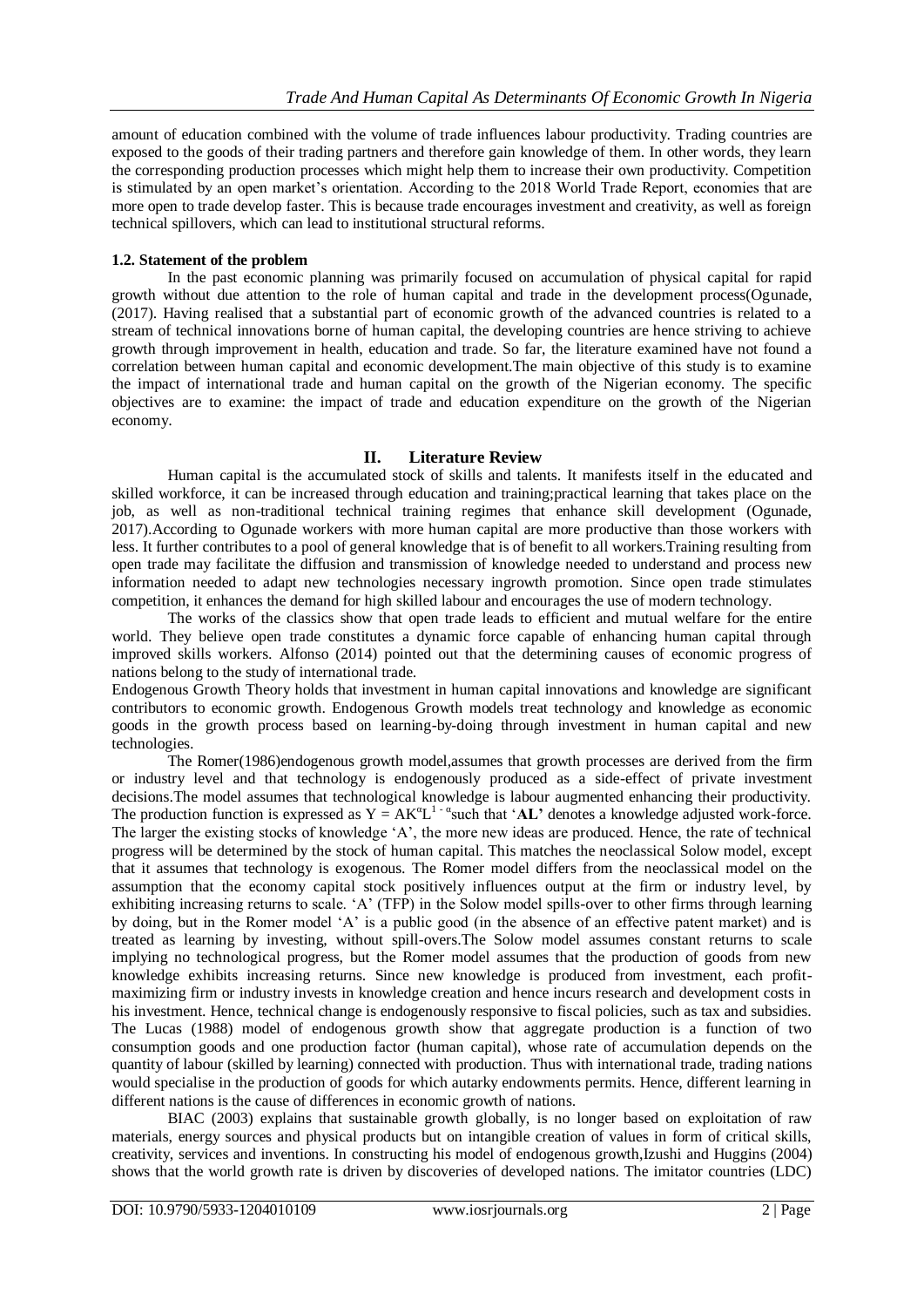would converge partially towards the leaders in the presence of ideas and international knowledge spill overs through trade.

#### **2.1 Human Capital Development and Economic Growth in Nigeria**

Bakare (2016) investigated the growth implications of human capital investment in Nigeria using VECM methodology. The study revealed that there is a significant relationship between the investment in human capital and economic growth in Nigeria. The results show that a 1% change in human capital investment, led to a 48.1% change in gross domestic output in Nigeria within the study period.

Chaudhry(2010)carried out a study on Exploring the Causality Relationship between Trade Liberalization, Human Capital and Economic Growth: Empirical Evidence from Pakistan. The paper investigates empirically the causal relationship between trade liberalization, human capital and economic growth in Pakistan by applying cointegration and Granger causality techniques on time series data for the 1972-2007 period. The empirical results reveal that there exist short run and long run cointegration and causal relationships among variables in the growth model implying that education and trade openness supports sustained economic growth. It is also found that causality runs from trade liberalization and human capital to economic growth.

Adawo (2017) in his study examines the contributions of primary education, secondary education and tertiary education to economic growth of Nigeria. These variables were proxied by school enrolments at various levels. Other variables included physical capital formation, health measured through total expenditure on health. In all primary school input, physical capital formation and health were found to contribute to growth. Secondary school input and tertiary institutions were found to dampen growth.

Li (2013) in his paper assesses the welfare impact of trade and technology diffusion as well as the change in the cross-country distribution of GDP due to removal of trade costs and diffusion barriers. Emmanuel,Wujung and Emmanuel (2014) examine the mechanisms through which human capital influences economic growth in the CEMAC region. The effect of human capital on economic growth was estimated using a two stage least square (2sls) multiple regression model for the individual countries and the method of generalized least square for the whole sub region. The results show that secondary education improves human capital development. A good health system strengthens/increases the quality of capital. Knowledge acquired on the job increases the productivity of the workers and the accumulated human capital significantly impacts positively on the economic growth of the CEMAC region.

Adegboyega and Odusanya (2014) examine the nexus between trade openness, foreign direct investment (FDI), capital formation, and economic growth rate in Nigeria over a period of 25 years (1986 – 2011). Stationarity tests were conducted on the time series data and were found to be stationary at first difference. The Johansen-Juselius procedure is applied to establish the co-integrating relation between variables of interest. The result of the study shows a long-run equilibrium relationship among the explanatory variables. The study shows a significant positive effect between the degree of trade openness, level of capital formation while a positive but insignificant relationship exists between the volume of FDI and gross domestic product growth rate.

Samar and Waqas(2014) examine the role of human capital formation in economic growth of Pakistan using annual data from 1979 to 2010. The variables such as fixed capital formation, infant mortality rate, education enrolment index and GDP are used for the analysis. In order to test the stationarity of Variables under study, ADF unit root tests were used to determine the long-run and short-run relationship (co-integration and error correction methods). Study found that human capital formation in terms of health and education services is crucial for economic growth in Pakistan.Results show that human capital formation has a significant impact on GDP.

Ayara and Jaiyeoba (2015) in their study, the role of human capital in the growth process of Nigeria, investigated the relationship between investment in education, health and economic growth in Nigeria, using time series data from 1982 to 2011. The paper employed the Johansen cointegration and ordinary least square technique in her analysis. The empirical findings indicate that there is a long-run relationship between government expenditure on education, health and economic growth.

# **III. Materials And Methods**

#### 3.1 Theoretical framework

Endogenous growth theory as developed by Lucas (1988) is an extension of Solow's (1956) neoclassical growth model. Models of economic growth vary in the ways they predict production factors in order to cause an economy to grow. The Solow model had predicted that growth of per capita income in an economy arises from accumulation of capital until steady state is reached. At the steady state growth, per capita income becomes a function of technical progress which incidentally is not explained by the model. The endogenous growth model sets Research and Development (R & D) at the centre of their framework, such that per capita income growth is determined by the number of resources devoted to R&D. The Neoclassical perceive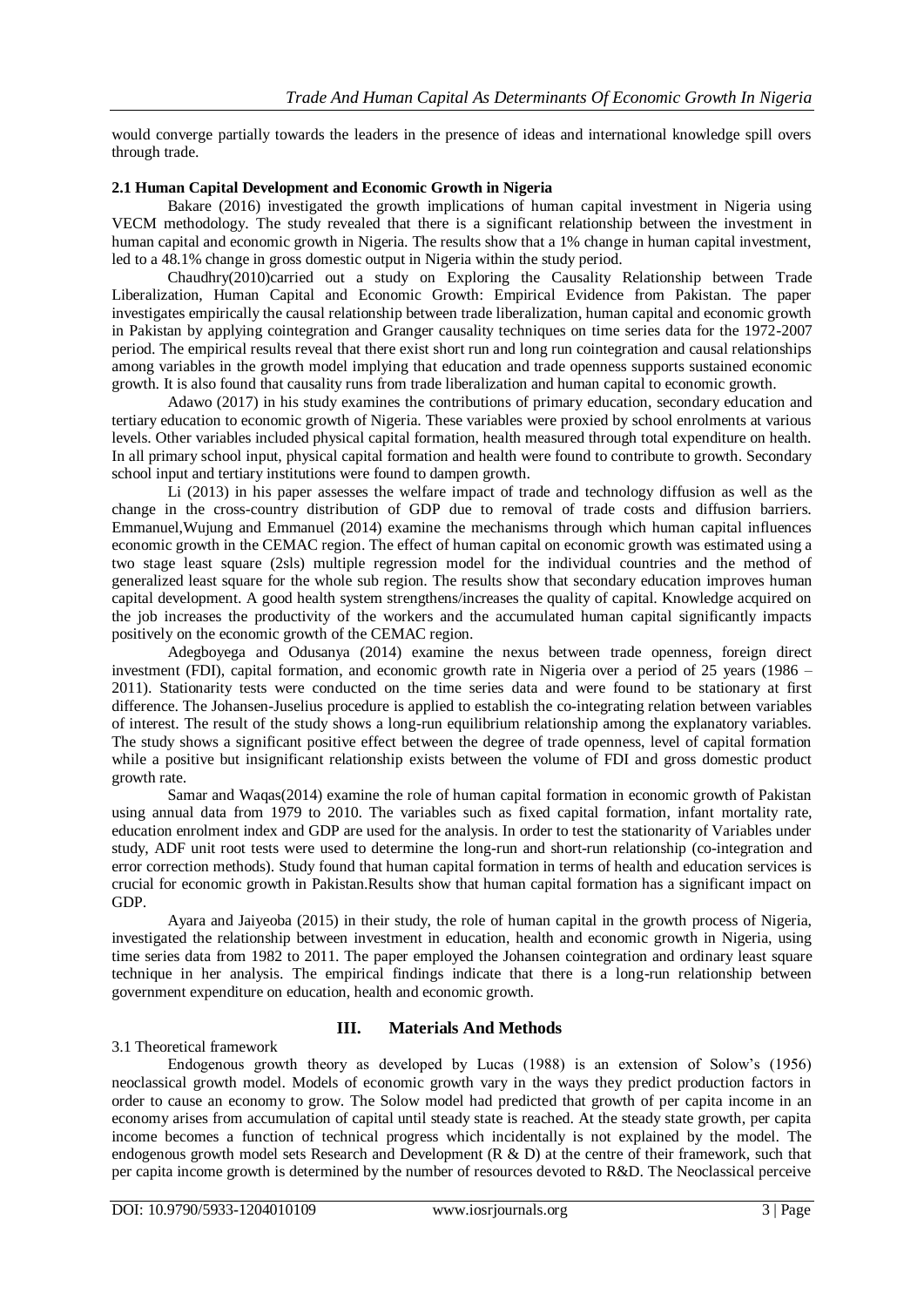sources of economic growth as the amount of change in capital accumulation. But endogenous growth models assume that the level of capital stock devoted to R&D decides economic growth (Jhingan, 2005).

Lucas (1988) model of endogenous growth is based on the idea that growth is primarily driven by the accumulation of human capital. The model seeks to explain that differences in growth rate of per capita income among countries are accounted for by differences in rates that nations accumulate Human Capital. In the Lucas model, individuals choose how to allocate their time between current production and skills acquisition. The Lucas (1988) model can be summarized as:

$$
Y_i = A.K^{\alpha}(\psi h L)H^{\gamma}_{\alpha}.\ldots \ldots \ldots \ldots \ldots (1)
$$

where  $Y_i$  is the output of *ith* firm; A is the technology parameter (Total Factor Productivity);  $\gamma$  denotes the time individuals allocated to production; h denotes the current human capital stock (skill level);  $L_i$  is the size of labour force; Ki is physical capital of firm *ith* and  $H_a^{\gamma}$  is the average positive external effect of human capital in the economy. In this model,  $\eta hL_i$  (effective labour input) replaces the simple labour input as specified in Solow (1956) growth model, while  $H''_a$  is the externality effect of human capital, which raises economy wide labour productivity. According to Haldar and Mallik (2010) at the aggregate level, export trade is considered as a variable augmenting output which is determined endogenously through labour productivity. Earlier on Marshall (1890) as cited in Alfonso (2014) pointed out that the determining cause of economic progress of nations belongs to the study of international trade. Thus, the source of endogenous growth is the existence of constant marginal returns to technology accumulation.

#### **3.2 Model specification**

The general form of augmented Solow (1956) model as extended by Mankiw, Romer and Weil (1992) could be specified as adopted from Schutt (2010) as follows:

Yt= A<sup>t</sup> , ε<sup>t</sup> -------------------------(2)

Where:  $Y_t$  is aggregate production of the economy at time t.  $A_t$  is Total Factor Productivity at time t;  $K_t$ is Real capital stock at time t;  $L_t$  is Labour force at time t;  $H_t$  is human capital at time t;  $\varepsilon_t$  is error term, while  $\alpha$ and β are elasticities of production with respect to the variables. Since this study aims at investigating the impact of human capital and international trade affect growth of per-capita gross domestic productivity through increases in output. We assume trade (T) as a proxy for 'A'(TFP) in equation 2 above and other exogenous variables (constant).So 'A' can be expressed as:

At= T<sup>t</sup> , C<sup>t</sup> ………………………………………. (2B)

Substituting equation 2B into equation 2, we have

 $Y_t = C_t \frac{T_t^{\rho}}{t} K_t^{\alpha} H_t^{\beta} L_t^{\overline{\omega}} \varepsilon_t \dots \dots \dots \dots \dots \dots \dots \dots \dots (3)$ 

The superscript  $\rho$ ,  $\alpha$ ,  $\beta$  and  $\varpi$  are constant elasticities of production with respect to variables and  $\varepsilon_t$  as error term. Taking the natural log of the equation 3above, we have an estimable linear equation as:

 $LnY_t=C_t + ELnT_t + \alpha LnK_t + \beta LnH_t + \varpi LnL_t + \varepsilon_t$  …………...(4)

All the coefficients and variables are as defined above. From the foregoing, the following model is specified in order to determine the impact of human capital formation and international trade on economic growth performance in Nigeria. Beginning with the functional form, the model for this study could be specified from the foregoing as follows:

GDP = *f*(TRAD, GFCF, HCS, LABF, BTRA)………………………(5)

 Where: GDP is gross domestic product; TRAD is index of trade volume; HCS is total education expenditure as a proxy for Human Capital; GFCF is gross fixed capital formation as a proxy for physical capital; LABF is Labour Force; BTRA is balance of trade.

The operational form of the model could be specified as follows:

GDP = β<sup>0</sup> + β1TRAD + β2HCS + β3GFCF+ β4LABF + β5BTRA + U…………… (6)

While the econometric model with all the **variables taken in their natural log could be** written as: LGDP =  $\beta_0 + \beta_1 LTRAD + \beta_2 LHCS + \beta_3 LGFCF + \beta_4 LLABF + \beta_5 BTRA + U$ ……(7)

The apriori expectations:  $β_1 > 0$ ,  $β_2 > 0$ ,  $β_3 > 0$ ,  $β_4 > 0$ , $β_5 > 0$ . The error correction model could be specified as follows:  $(LGDP) = \beta_0 + \beta_1 D(LTRAD) + \beta_2 D(LHCS) + \beta_3 D(LGFCF) + \beta_4 D(LLABF) + \beta_5 D(BTRA) + ECT(-1)$  ...(8)

#### **3.3 Data Sources and Description of Variables**

In order to examine the relationship between human capital and international trade on the growth of GDP in Nigeria, the study employs annual time series data from 1992 to 2019. Data were sourced from the Central Bank of Nigeria (CBN) statistical bulletins various issues and World Bank DataBase (WDI), 2020. The dependent variable is GDP. The independent variables are labour force (LABF); Human Capital (HCS) proxied byPublic expenditure on education. Public education expenditure includes government spending on educational institutions (both public and private), education administration, and subsidies for private entities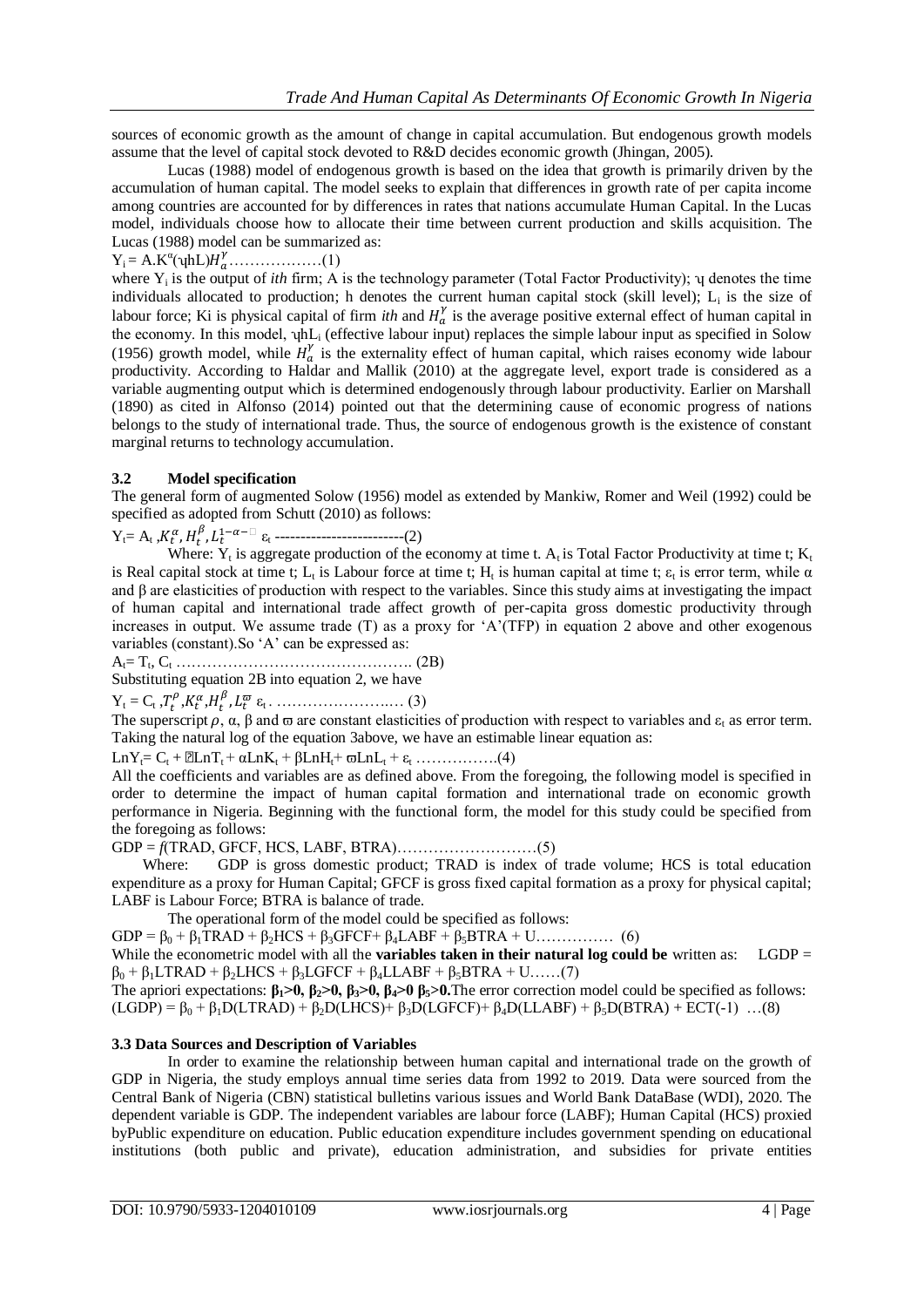(students/households and other private entities). Other variables of the model include Gross Fixed Capital Formation (GFCF), Labour Force (LABF), and Balance of Trade (BTRA).

#### **3.4 Estimation Procedures**

The study is conducted on Eviews software platform. First, we examined the stationarity properties of the series under consideration in order to establish their order of integration. All the variables in the model are expressed in their logarithm format. The data frequency for this study is annual and covers the period 1992 to 2019. In order to examine the impact of the variables of study on growth performance of GDP a four-step procedure was followed.First, the data series were tested for stationarity using the Augmented Dickey-Fuller (ADF) test with constant. All variables are found to be integrated in the same order,*I* (1). In the second stage we tested for long run relationship using the Johansen cointegration testing procedures. Next to this, is the estimation of the long run equation and finally the ECM model.

#### **IV. Presentation and analysis of Results**

In order to test for the unit root properties of the variables the Augmented Dickkey-Fuller testing were applied the results show that all the variables of the study are stationary at first difference and thus integrated of order one *I*(1).Next, we applied the Johansen procedure to identify the long run relationship among the variables of study. The result shows that the dependent variable (GDP) is cointegrated with the independent variables. The results of the Trace Statistic indicate a rejection of the null hypotheses of no cointegration (None); 'At Most 1'; 'At Most 2'; and 'At most 3' cointegrating equations between the variables. Both λ-Trace and λ-Max Statistics denote that there are at most three cointegrating equations at 5% critical value, indicating the presence of a long run relationship as presented in the table below.

**TABLE 1:** Cointegration Test Results

Date: 10/02/21 Time: 14:25 Sample (adjus... 1992-2019) Included observations: 25 after adjustments Trend assumption: Linear deterministic trend Series: LGDP LGFCF LHCS LLABF LTRAD LBTRA Lags interval (in first differences): 1 to 2

Unrestricted Cointegration Rank Test (Trace)

| Hypothesized<br>No. of CE(s) | Eigenvalue | Trace<br><b>Statistic</b> | 0.05<br><b>Critical Value</b> | Prob.** |
|------------------------------|------------|---------------------------|-------------------------------|---------|
| None <sup>*</sup>            | 0.919866   | 171.6265                  | 95.75366                      | 0.0000  |
| At most 1 <sup>*</sup>       | 0.858167   | 108.5250                  | 69.81889                      | 0.0000  |
| At most $2*$                 | 0.758387   | 59.69729                  | 47.85613                      | 0.0026  |
| At most 3                    | 0.500346   | 24.18683                  | 29.79707                      | 0.1927  |
| At most 4                    | 0.166707   | 6.840834                  | 15.49471                      | 0.5962  |
| At most 5                    | 0.087222   | 2.281571                  | 3.841466                      | 0.1309  |

Trace test indicates 3 cointegrating egn(s) at the 0.05 level

\* denotes rejection of the hypothesis at the 0.05 level

\*\*MacKinnon-Haug-Michelis (1999) p-values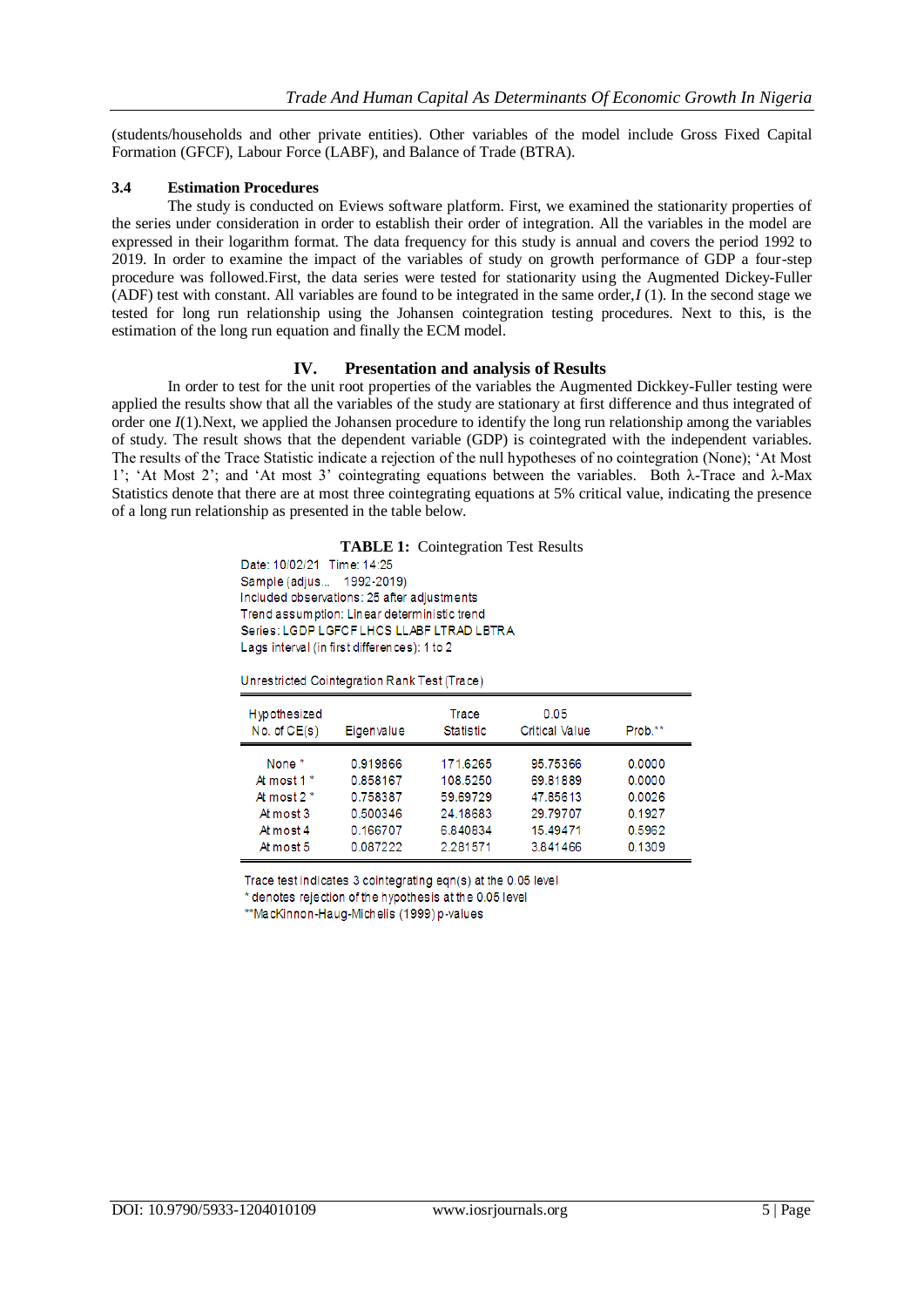| Hypothesized<br>No. of CE(s) | Eigenvalue | Max-Eigen<br><b>Statistic</b> | 0.05<br><b>Critical Value</b> | Prob.** |
|------------------------------|------------|-------------------------------|-------------------------------|---------|
| None <sup>*</sup>            | 0.919866   | 63.10150                      | 40.07757                      | 0.0000  |
| At most 1 <sup>*</sup>       | 0.858167   | 48.82767                      | 33.87687                      | 0.0004  |
| At most $2^*$                | 0.758387   | 35.51046                      | 27.58434                      | 0.0039  |
| At most 3                    | 0.500346   | 17.34600                      | 21.13162                      | 0.1563  |
| At most 4                    | 0.166707   | 4.559263                      | 14.26460                      | 0.7961  |
| At most 5                    | 0.087222   | 2.281571                      | 3.841466                      | 0.1309  |

Unrestricted Cointegration Rank Test (Maximum Eigenvalue)

Max-eigenvalue test indicates 3 cointegrating eqn(s) at the 0.05 level

\* denotes rejection of the hypothesis at the 0.05 level

\*\*MacKinnon-Haug-Michelis (1999) p-values

Source: Author's compilation from Eviews9 output

#### 4.1 Long Run OLS Estimation

The long run ordinary least square results are presented below as:

| <b>TABLE 2: Showing the Long run Test Results</b> |  |  |  |  |  |
|---------------------------------------------------|--|--|--|--|--|
|---------------------------------------------------|--|--|--|--|--|

Dependent Variable: LGDP Method: Least Squares Date: 10/02/21 Time: 23:48 Sample: 1992 2019 Included observations: 28

| Variable                                                                                                                         | Coefficient                                                                         | Std. Error                                                                                                                           | t-Statistic                                                             | Prob.                                                                |
|----------------------------------------------------------------------------------------------------------------------------------|-------------------------------------------------------------------------------------|--------------------------------------------------------------------------------------------------------------------------------------|-------------------------------------------------------------------------|----------------------------------------------------------------------|
| C<br>LGFCF<br>LHCS<br>LLABF<br><b>LTRAD</b><br>LBTRA                                                                             | 4.247648<br>0.053216<br>$-0.112024$<br>0.248699<br>1.074076<br>0.364610             | 1.084499<br>0.118903<br>0.116117<br>0.056123<br>0.321175<br>0.050261                                                                 | 3.916693<br>0.447559<br>$-0.964752$<br>4.431353<br>3.344208<br>7.254394 | 0.0007<br>0.6588<br>0.3452<br>0.0002<br>0.0029<br>0.0000             |
| R-squared<br>Adjusted R-squared<br>S.E. of regression<br>Sum squared resid<br>Log likelihood<br>F-statistic<br>Prob(F-statistic) | 0.934857<br>0.920052<br>0.308618<br>2.095391<br>$-3.435778$<br>63.14371<br>0.000000 | Mean dependent var<br>S.D. dependent var<br>Akaike info criterion<br>Schwarz criterion<br>Hannan-Quinn criter.<br>Durbin-Watson stat |                                                                         | 11.34860<br>1.091483<br>0.673984<br>0.959457<br>0.761256<br>1.812864 |

Source: Author's compilation from Eviews9 output

The table above shows that contrary to the a'priori expectations LHCS exerts a negative influence on the growth of GDP in Nigeria. This is indeed a paradox though consistent with the result of Ayara and Jaiyeoba (2015) who also found a negative and insignificant relationship between education expenditure and growth. The signs of other variables such as LTRAD, LGFCF, LLABF and LBTRA conform to a'priori expectations and are all significant at 5% probability value with the exception of LGFCF and LHCS.The negative sign on (LHCS) government education expenditure could be explained from two fronts. UNESCO (2012) recommended that developing nations should invest at least 26% of their budgetary allocation to education, but contrary to this, Nigeria's budgetary allocation to education as a percentage of total budget was 8.4% in 2012 (CBN Annual Report). Another reason while education may not take its place in the economic growth process is that it is seen as a profit-making institution instead of a social institution. To this end, in the quest for profit,management of most schools foster corruption and breed poor products. Again, the non-contribution of education to GDP could also be attributed to structural and institutional defects as well as poor infrastructures in terms of research and equipment among others.

The  $R^2$  of 0.9348 indicates that over 93.5% variations in the growth of GDP can be explained by the exogenous variables under study. The F-Statistic with a PV of 0.0000 is significant and indicates that both the  $R<sup>2</sup>$  and adjusted 'R' are significant in explaining variations in the dependent variable. The DW Statistics of 1.81 indicates no autocorrelation as it tends to 2.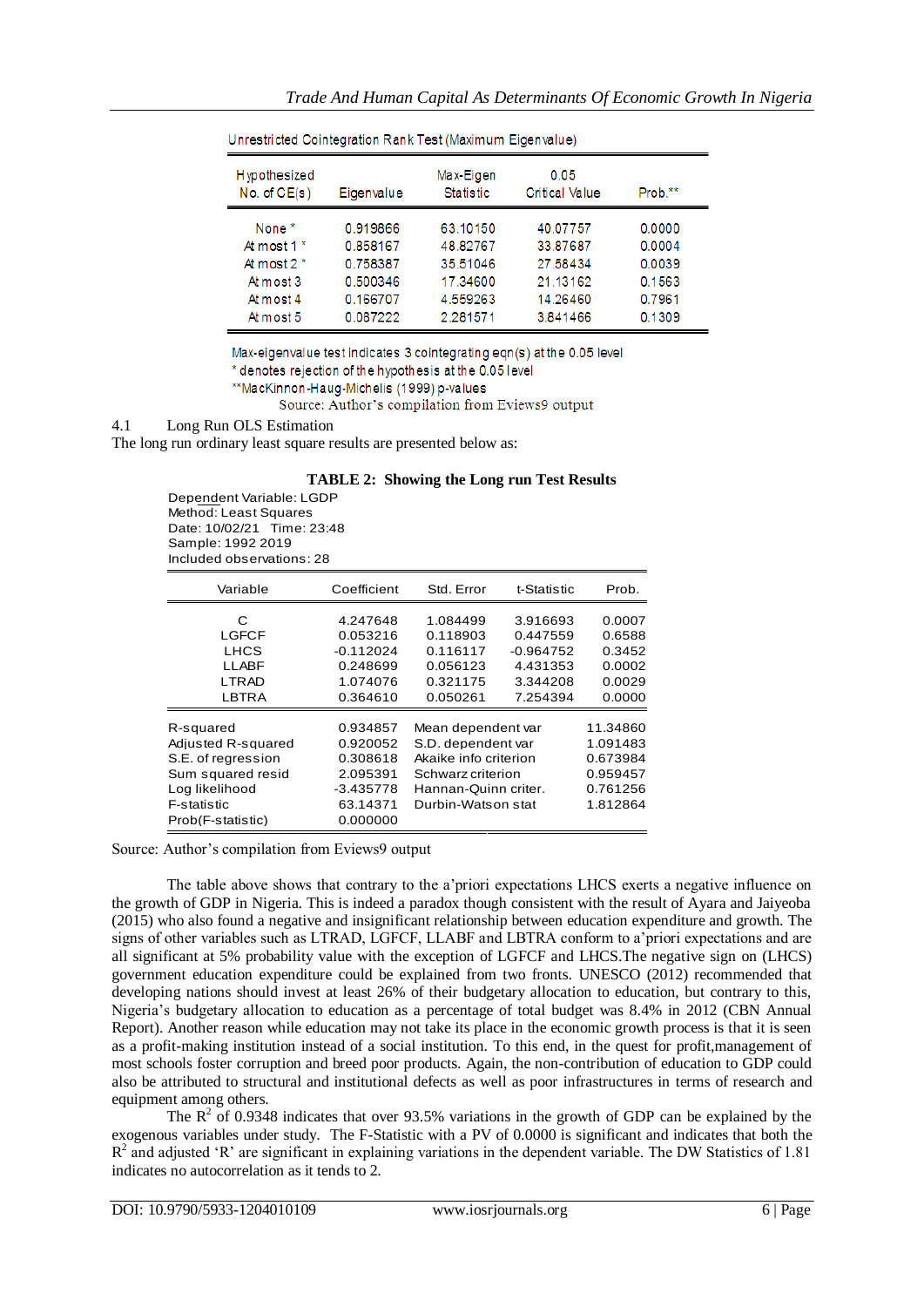In all, the result indicates that a 1% change in GFCF will bring about a 5.32% change in GDP. Moreso, a percentage increase in government expenditure on education (HCS) will reduce GDP by 11.2% annually. Similarly, a one percent change in labour force (LLABF) and balance of trade (BTRA) will lead to a 24.87% and 36.46% change in GDP respectively. Lastly, a change in Trade volume (LTRAD) by say 1% will lead to a 107.41% change in GDP annually. The ECM model result estimate could be presented below.

TABLE 3: SHORT-RUN ECM PARSIMONIOUS REGRESSION RESULTS Dependent Variable: D(LGDP) Method: Least Squares Date: 10/02/21 Time: 00:12 Sample (adjusted): 1992 2019 Included observations: 24 after adjustments

| Variable           | Coefficient | Std. Error            | t-Statistic | Prob.       |
|--------------------|-------------|-----------------------|-------------|-------------|
| С                  | 0.151961    | 0.017492              | 8.687480    | 0.0000      |
| D(LGFCF)           | $-0.073482$ | 0.029725              | $-2.472073$ | 0.0280      |
| $D(LTRAD(-2))$     | 0.269080    | 0.076542              | 3.515443    | 0.0038      |
| $D(LTRAD(-3))$     | 0.227828    | 0.062490              | 3.645831    | 0.0030      |
| D(LHCS)            | 0.054887    | 0.021624              | 2.538239    | 0.0247      |
| $D(LHCS(-1))$      | 0.061004    | 0.024552              | 2.484735    | 0.0274      |
| $D(LHCS(-2))$      | 0.061869    | 0.021246              | 2.912029    | 0.0121      |
| $D(LLABF(-1))$     | $-0.073154$ | 0.015952              | $-4.585925$ | 0.0005      |
| $D(LBTRA(-1))$     | $-0.094617$ | 0.026948              | $-3.511133$ | 0.0038      |
| $D(LBTRA(-2))$     | $-0.051173$ | 0.016648              | $-3.073787$ | 0.0089      |
| $ECT(-1)$          | $-0.261644$ | 0.087866              | -2.977747   | 0.0107      |
| R-squared          | 0.719237    | Mean dependent var    |             | 0.103002    |
| Adjusted R-squared | 0.503266    | S.D. dependent var    |             | 0.079281    |
| S.E. of regression | 0.055877    | Akaike info criterion |             | -2.627778   |
| Sum squared resid  | 0.040589    | Schwarz criterion     |             | $-2.087836$ |
| Log likelihood     | 42.53333    | Hannan-Quinn criter.  |             | -2.484531   |
| F-statistic        | 3.330245    | Durbin-Watson stat    |             | 1.729553    |
| Prob(F-statistic)  | 0.022807    |                       |             |             |

#### **Source:Author's Compilation from Eviews9 output**

The table above gives the short run parsimonious dynamic relationship.The AIC and SIC criteria were observed and used in selecting the lag length. The Coefficients of the variables explain changes in the growth of GDP. The result indicates that most of the estimated coefficients of the parsimonious error correction model are significant in explaining the dependent variable. Despite the significance of these variables, their a'priori expectation sign of D(LTRAD); D(LGFCF); D(LHCS(-1); and D(LLABF) does not conform to apriori expectations of greater than zero.

The ECT (-1) captures the short run level changes in the variables. The ECT(-1) indicates the speed of adjustment to long run equilibrium. The ECT of 26.16% indicates the speed of annual adjustment to equilibrium in the long run. The  $R^2$  of 0.719237 which is significant at  $F= 0.022807$  PV indicates that the variables of the model explain about 71.92% variations in the dependent variables in the long run. The DW statistics of 1.739 indicates the absence of serial correlation in the model.

Finally, the result shows that a percentage in GFCF will bring about an inverse change in GDP. A percentage change in Trade lags 2 and lag3 about 26.9% and 22.78% change in GDP respectively. Current HCS, and its lag 1 and lag 2 indicate a direct relationship with economic growth (GDP) and are all significant. Labour force (LLABF) lag 1; Balance of trade (BTRA) lag 1 and its lag 2indicates a significant inverse relationship with GDP.

# **4.2 Diagnostic test**

The Breusch-Godfrey LM test of serial correlation was tested. The result shows an F-statistics of 0.5454 and a chi-square value of 0.2156 with both greater than their critical values of 0.595 and 0.338. They both indicate the absence of serial correlation as shown below.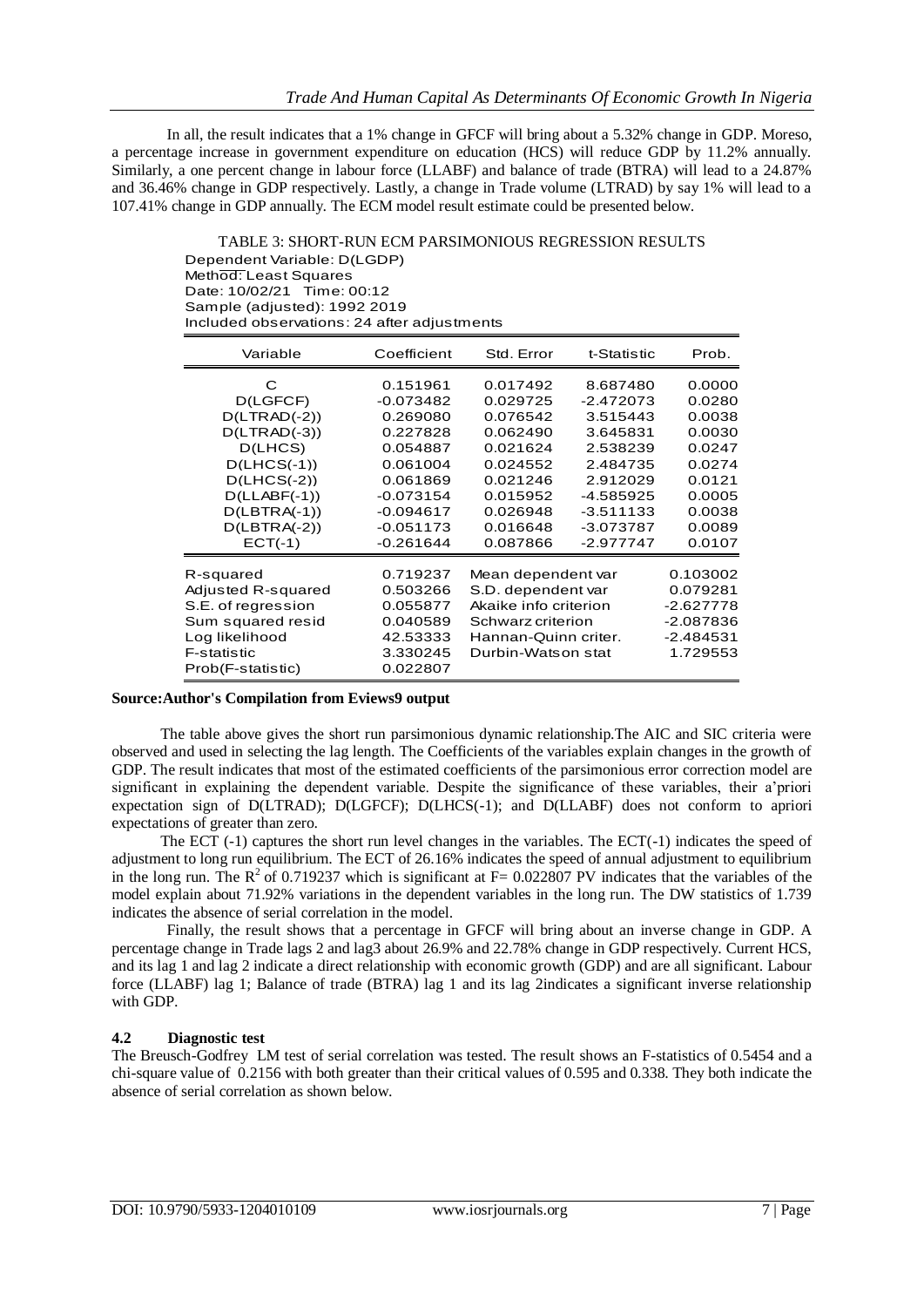| F-statistic   | $0.545414$ Prob. $F(2,11)$   | 0.5945 |
|---------------|------------------------------|--------|
| Obs*R-squared | 2.165267 Prob. Chi-Square(2) | 0.3387 |

## **4.3 Stability Test**

CUSUM and CUSUMQ test of stability result showed that the model is stable as could be presented graphically as below.



**V. Findings and Conclusions**

## **5.1 General Summary and Findings**

This study is an attempt to provide evidence on the impact of human capital and foreign trade on the growth of GDP in the Nigerian economy. The study applied a four step procedure on annual series from 1992 to 2019. The Augmented Dickey Fuller unit root test was conducted to determine the stationarity and order of integration of the variables. Following this is by the application of Johansen's cointegration test;estimation of long-run coefficients and finally, the parsimonious ECM analysis. The findings of the study could be summarized as follows:

(i) The unit-root test results indicate that all variables were non-stationary at levels but became stationary at first difference hence are integrated of order one I(1).

(ii) The cointegration result indicated the existence of a long-run relationship between the variables under consideration for the period.

(iii) The long-run result shows that the index of trade has an insignificant positive impact on the growth of GDP. Education expenditure as a proxy for Human capital formation, has a significant negative impact on the dependent variable.

(iv) The parsimonious ECM model suggests that trade (-2) has a significant positive impact on the growth of GDP. Also human capital at first difference and labour force was found to have a significant positive impact on the growth of GDP.

In all, this relationship indicates that Human capital and trade interactions are important determinants to growth. This link supports the idea of knowledge and technology diffusion.

#### **5.2 Recommendations**

(i) Policies that favour import of factor inputs and export of final goods should be encouraged.

(ii) There is a need for the nation to implement UNESCO recommendations regarding education budget in order to provide adequate educational facilities to institutions of learning at the various levels such as primary, secondary and tertiary levels.

(iii) Policy makers should enhance educational supervision and accountability in both public and private institutions to stem corruption and enhance human capital formation.

#### **REFERENCES**

- [1]. Adawo, M.A. (2017). Has Education (Human Capital) Contributed to the Economic Growth ofNigeria?
- [2]. Journal of Economics and International Finance Vol. 3(1) Available online at http://www.academicjournals.org/JEIF
- [3]. Adegboyega, S.B.,& Odusanya, I. (2014). Empirical Analysis of Trade Openness, Capital Formation,FDI, and Economic Growth: Nigeria Experience. International Journal of Social Sciences and Humanities Invention Vol.1 (1) [4]. Alfonso, O. (2014). The Impact of International Trade on Economic Growth. University of Porto
- [5]. Working Pape[r.http://164.67.163.139/documents/areas/fac/gem/wacziarg\\_trade.pdf](http://164.67.163.139/documents/areas/fac/gem/wacziarg_trade.pdf)
- [6]. Bakare, A.S. (2016). 'The Growth Implications of Human Capital Investment in Nigeria: An Empirical
- [7]. Study'. Journal of Economics and Social Studies
- [8]. BIAC, (2003). Innovation and Global Sustainable Growth. A Discussion Paper, April 29.
- [9]. Central Bank of Nigeria 'Annual Report and Statement of Accounts', Various Issues.
- [10]. Chaudhry, I. S. (2010). Exploring the Causality Relationship between Trade Liberalization, Human Capital and Economic Growth: Empirical Evidence from Pakistan. Pakistan, Bahauddin Zakariya University Multan, Working Papers <http://www.journal-archieves14.webs.com/700-711.pdf>